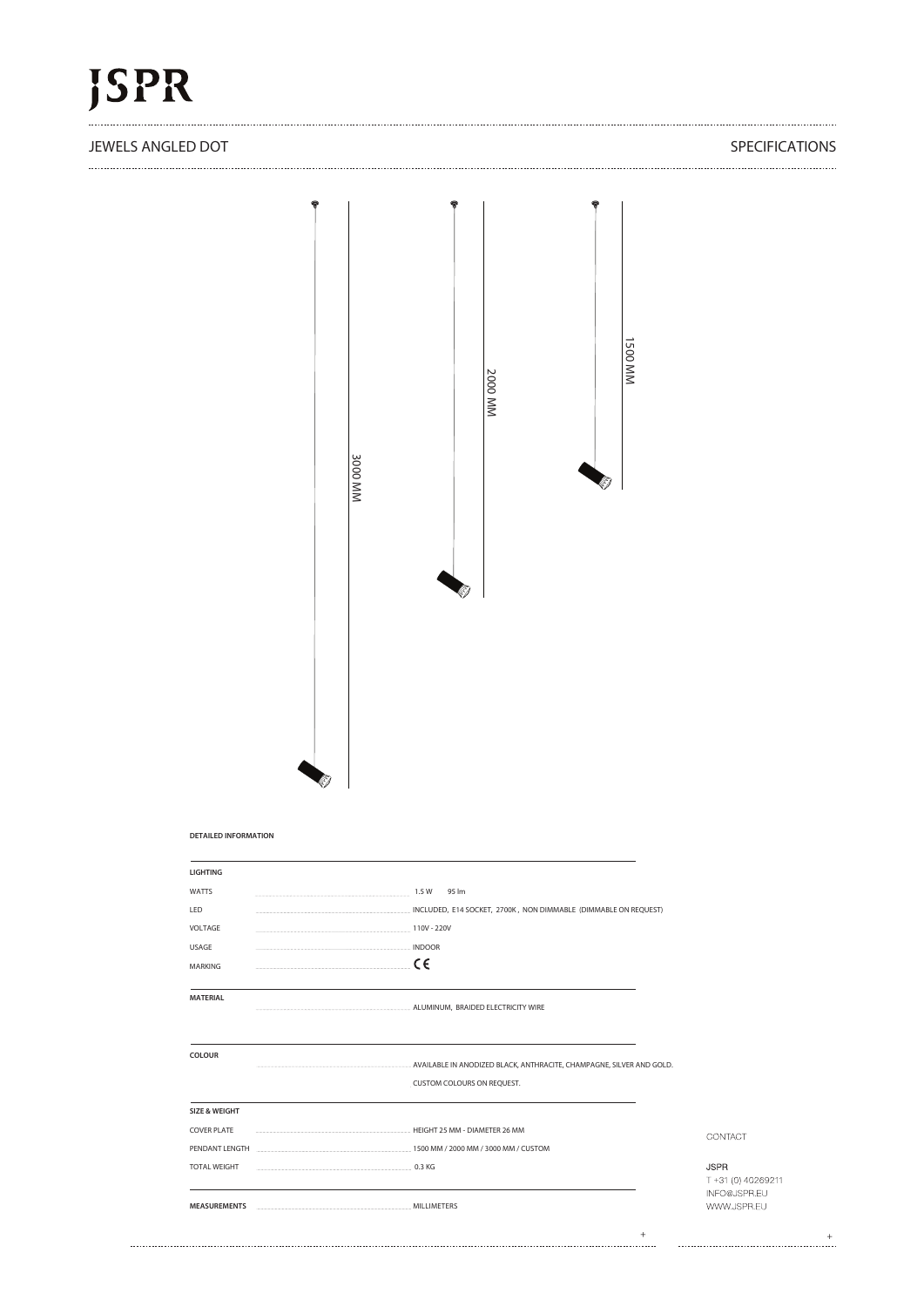#### JEWELS ANGLED 1S SPECIFICATIONS

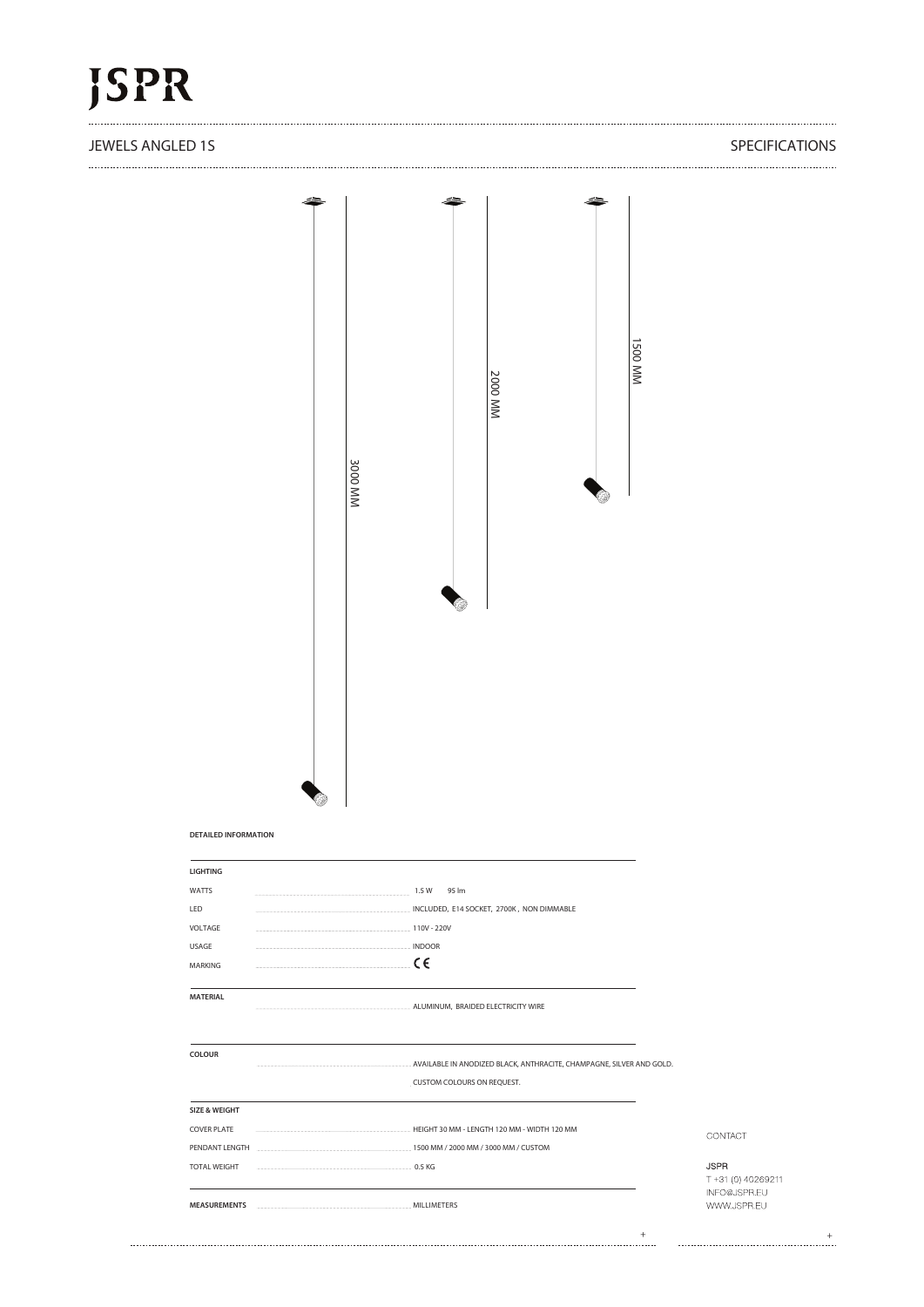#### JEWELS ANGLED 1R SPECIFICATIONS

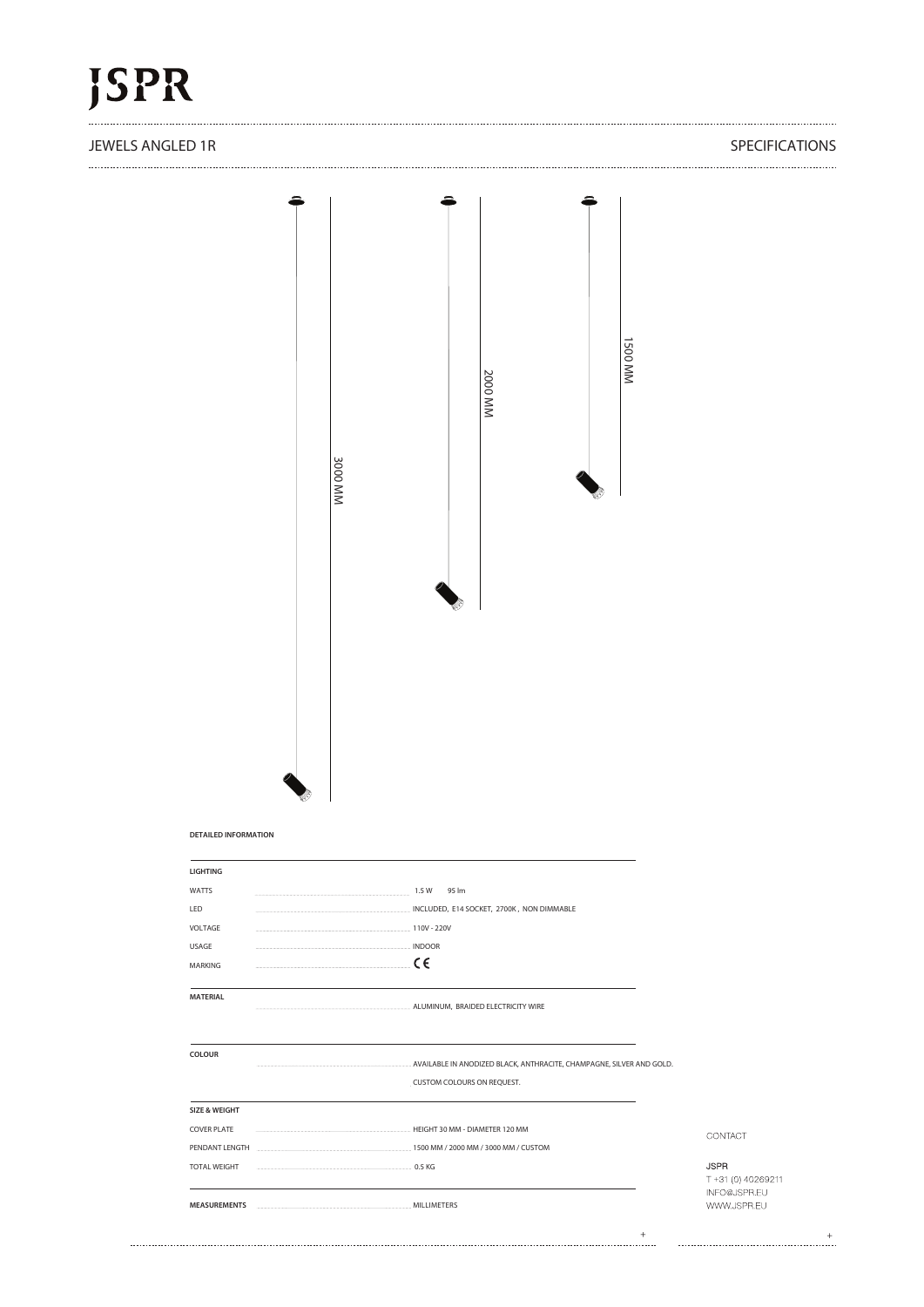## **ISPR**

#### JEWELS ANGLED 3S SPECIFICATIONS

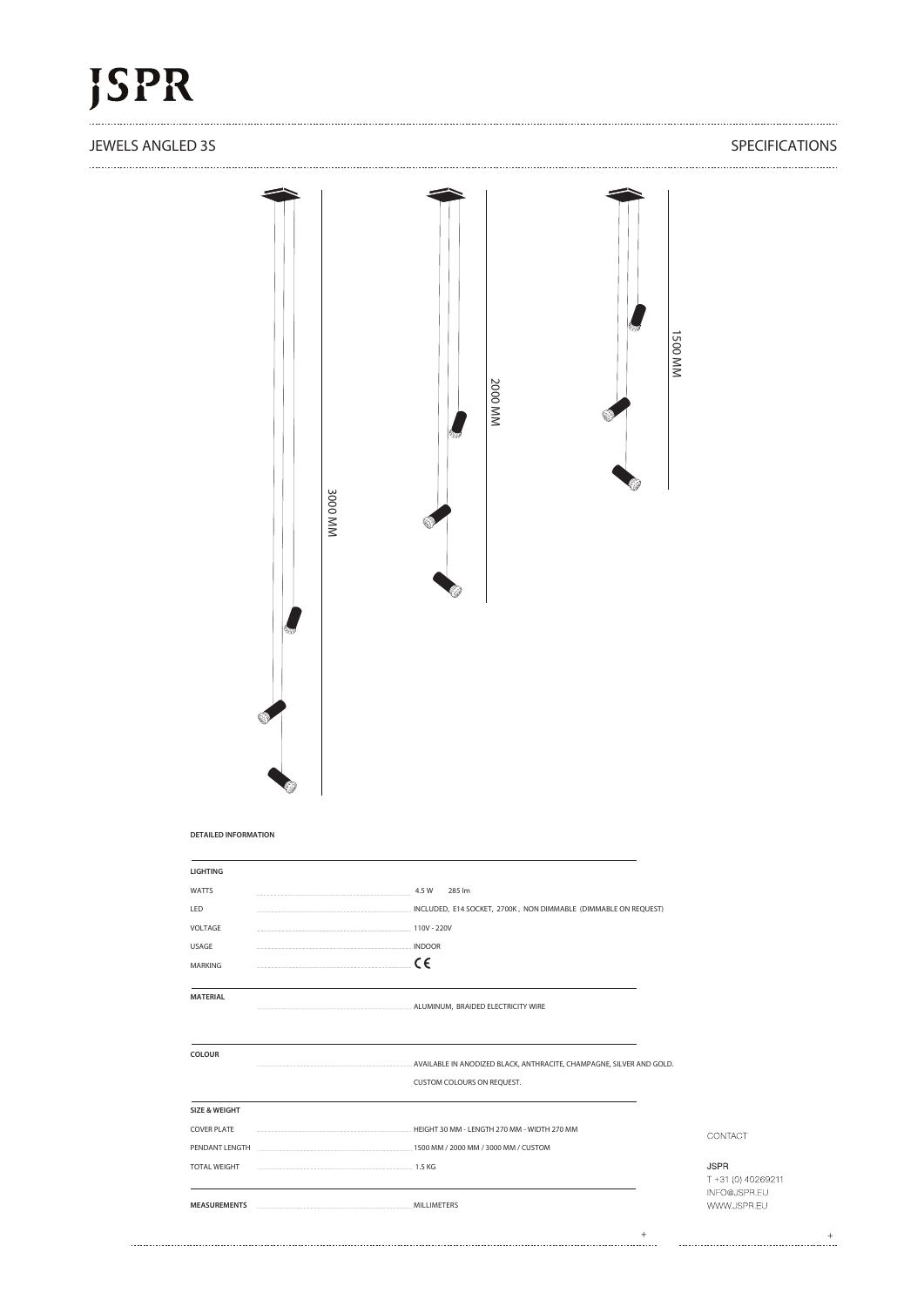## **ISPR**

#### JEWELS ANGLED 3R SPECIFICATIONS

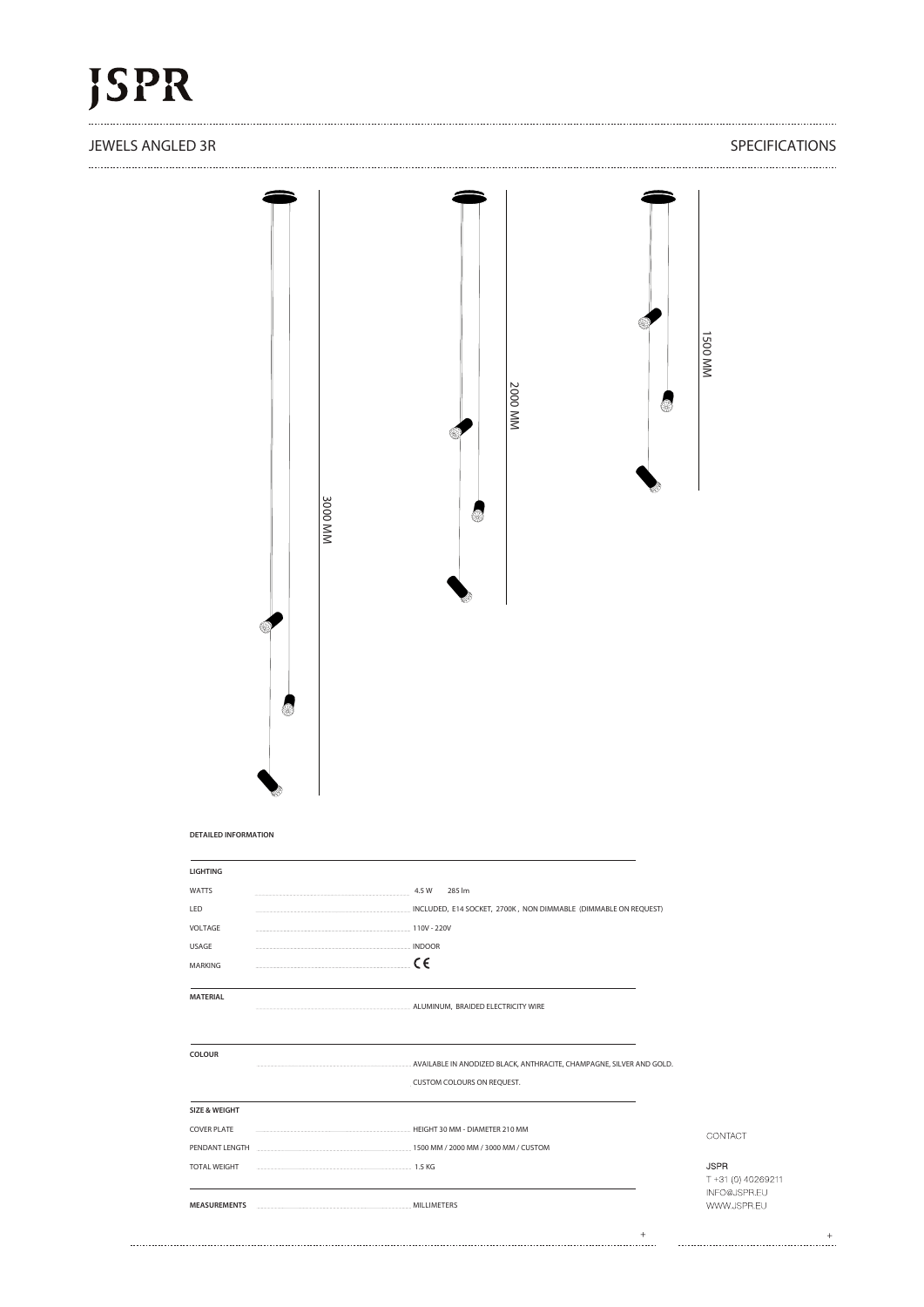#### JEWELS ANGLED 6S SPECIFICATIONS

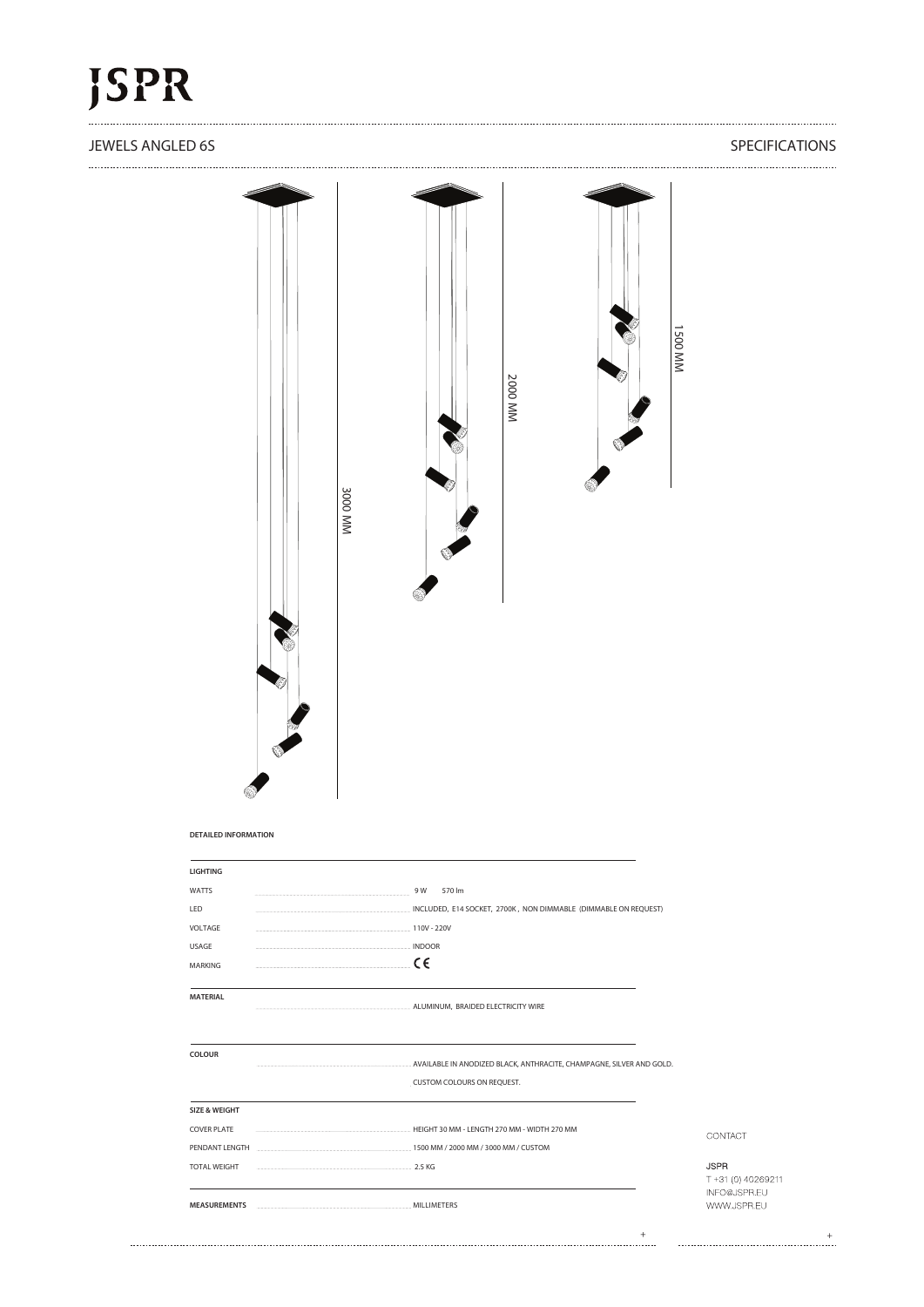### JEWELS ANGLED 6R SPECIFICATIONS

| <b>DETAILED INFORMATION</b><br><b>LIGHTING</b><br>WATTS<br>9 W 570 lm<br>LED<br>INCLUDED, E14 SOCKET, 2700K, NON DIMMABLE (DIMMABLE ON REQUEST)<br>VOLTAGE<br>110V - 220V<br>USAGE<br>INDOOR<br>$C \in$<br>MARKING<br>MATERIAL<br>COLOUR<br>AVAILABLE IN ANODIZED BLACK, ANTHRACITE, CHAMPAGNE, SILVER AND GOLD.<br>. CUSTOM COLOURS ON REQUEST.<br><b>SIZE &amp; WEIGHT</b><br><b>COVER PLATE</b><br>CONTACT<br>PENDANT LENGTH <b>Example 2010</b> NM / 2000 MM / 3000 MM / 3000 MM / CUSTOM<br><b>JSPR</b><br><b>TOTAL WEIGHT</b> |  |
|-------------------------------------------------------------------------------------------------------------------------------------------------------------------------------------------------------------------------------------------------------------------------------------------------------------------------------------------------------------------------------------------------------------------------------------------------------------------------------------------------------------------------------------|--|
|                                                                                                                                                                                                                                                                                                                                                                                                                                                                                                                                     |  |
|                                                                                                                                                                                                                                                                                                                                                                                                                                                                                                                                     |  |
|                                                                                                                                                                                                                                                                                                                                                                                                                                                                                                                                     |  |
|                                                                                                                                                                                                                                                                                                                                                                                                                                                                                                                                     |  |
|                                                                                                                                                                                                                                                                                                                                                                                                                                                                                                                                     |  |
|                                                                                                                                                                                                                                                                                                                                                                                                                                                                                                                                     |  |
|                                                                                                                                                                                                                                                                                                                                                                                                                                                                                                                                     |  |
|                                                                                                                                                                                                                                                                                                                                                                                                                                                                                                                                     |  |
|                                                                                                                                                                                                                                                                                                                                                                                                                                                                                                                                     |  |
|                                                                                                                                                                                                                                                                                                                                                                                                                                                                                                                                     |  |
|                                                                                                                                                                                                                                                                                                                                                                                                                                                                                                                                     |  |
|                                                                                                                                                                                                                                                                                                                                                                                                                                                                                                                                     |  |
|                                                                                                                                                                                                                                                                                                                                                                                                                                                                                                                                     |  |
|                                                                                                                                                                                                                                                                                                                                                                                                                                                                                                                                     |  |
| INFO@JSPR.EU                                                                                                                                                                                                                                                                                                                                                                                                                                                                                                                        |  |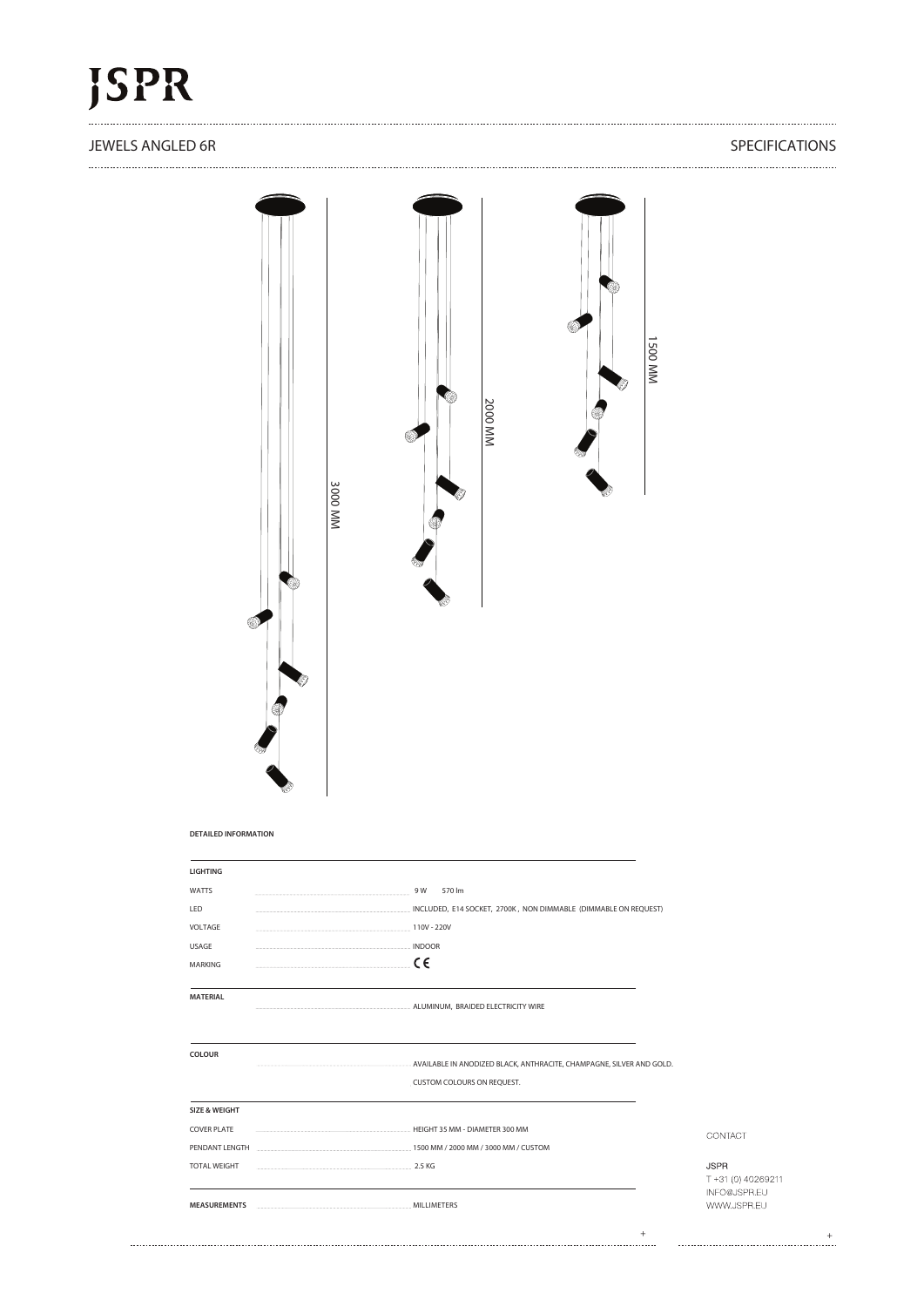### JEWELS ANGLED 9S SPECIFICATIONS



#### **DETAILED INFORMATION**

| <b>LIGHTING</b>                                                                                                                                                                                                                                       |                                                                         |                                                   |
|-------------------------------------------------------------------------------------------------------------------------------------------------------------------------------------------------------------------------------------------------------|-------------------------------------------------------------------------|---------------------------------------------------|
| <b>WATTS</b>                                                                                                                                                                                                                                          | 855 lm                                                                  |                                                   |
| LED                                                                                                                                                                                                                                                   | INCLUDED, E14 SOCKET, 2700K, NON DIMMABLE (DIMMABLE ON REQUEST)         |                                                   |
| VOLTAGE                                                                                                                                                                                                                                               |                                                                         |                                                   |
| USAGE                                                                                                                                                                                                                                                 | INDOOR                                                                  |                                                   |
| $\overline{a}$ , and the continuum continuum continuum continuum continuum continuum continuum continuum continuum continuum continuum continuum continuum continuum continuum continuum continuum continuum continuum continuum co<br><b>MARKING</b> | $\epsilon$                                                              |                                                   |
| <b>MATERIAL</b>                                                                                                                                                                                                                                       |                                                                         |                                                   |
| <b>COLOUR</b>                                                                                                                                                                                                                                         |                                                                         |                                                   |
|                                                                                                                                                                                                                                                       | CUSTOM COLOURS ON REQUEST.                                              |                                                   |
| <b>SIZE &amp; WEIGHT</b>                                                                                                                                                                                                                              |                                                                         |                                                   |
| <b>COVER PLATE</b>                                                                                                                                                                                                                                    |                                                                         | CONTACT                                           |
|                                                                                                                                                                                                                                                       | PENDANT LENGTH <b>MACHINE AREA</b> 1500 MM / 2000 MM / 3000 MM / CUSTOM |                                                   |
| <b>TOTAL WEIGHT</b>                                                                                                                                                                                                                                   |                                                                         | <b>JSPR</b><br>T +31 (0) 40269211<br>INFO@JSPR.EU |
|                                                                                                                                                                                                                                                       |                                                                         | WWW.JSPR.EU                                       |
|                                                                                                                                                                                                                                                       |                                                                         |                                                   |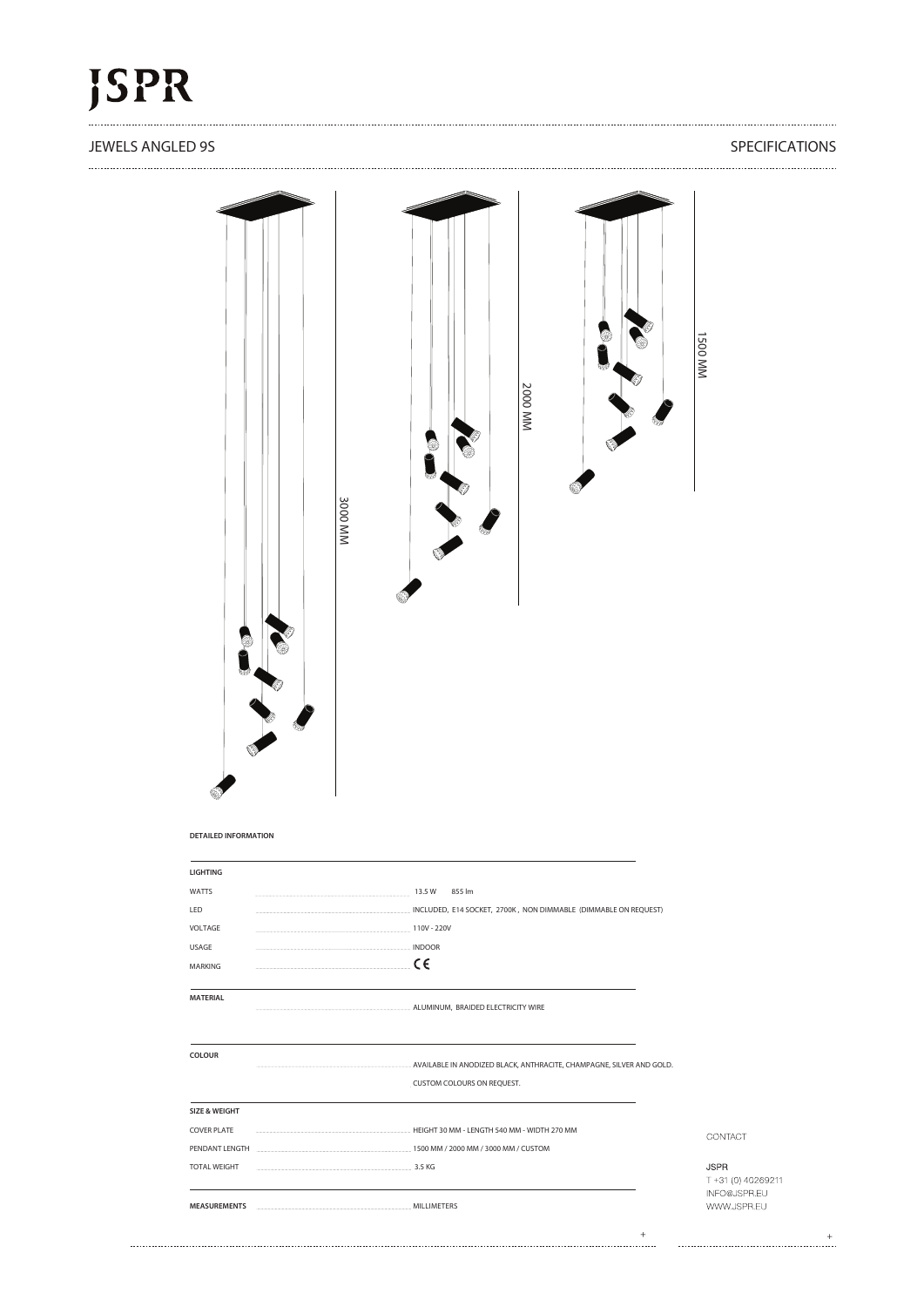### JEWELS ANGLED 9R SPECIFICATIONS

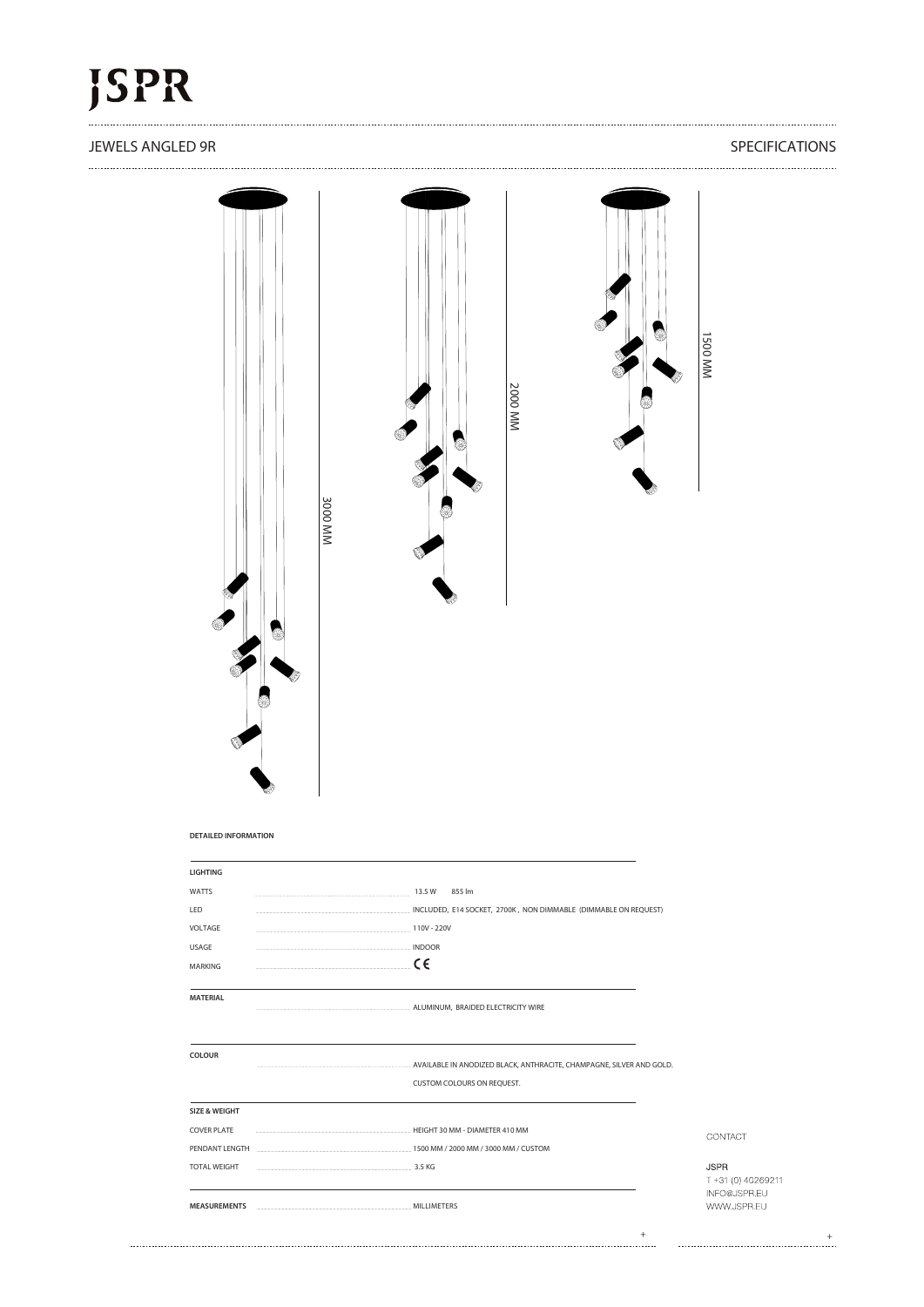### **JEWELS ANGLED 11S** SPECIFICATIONS



......................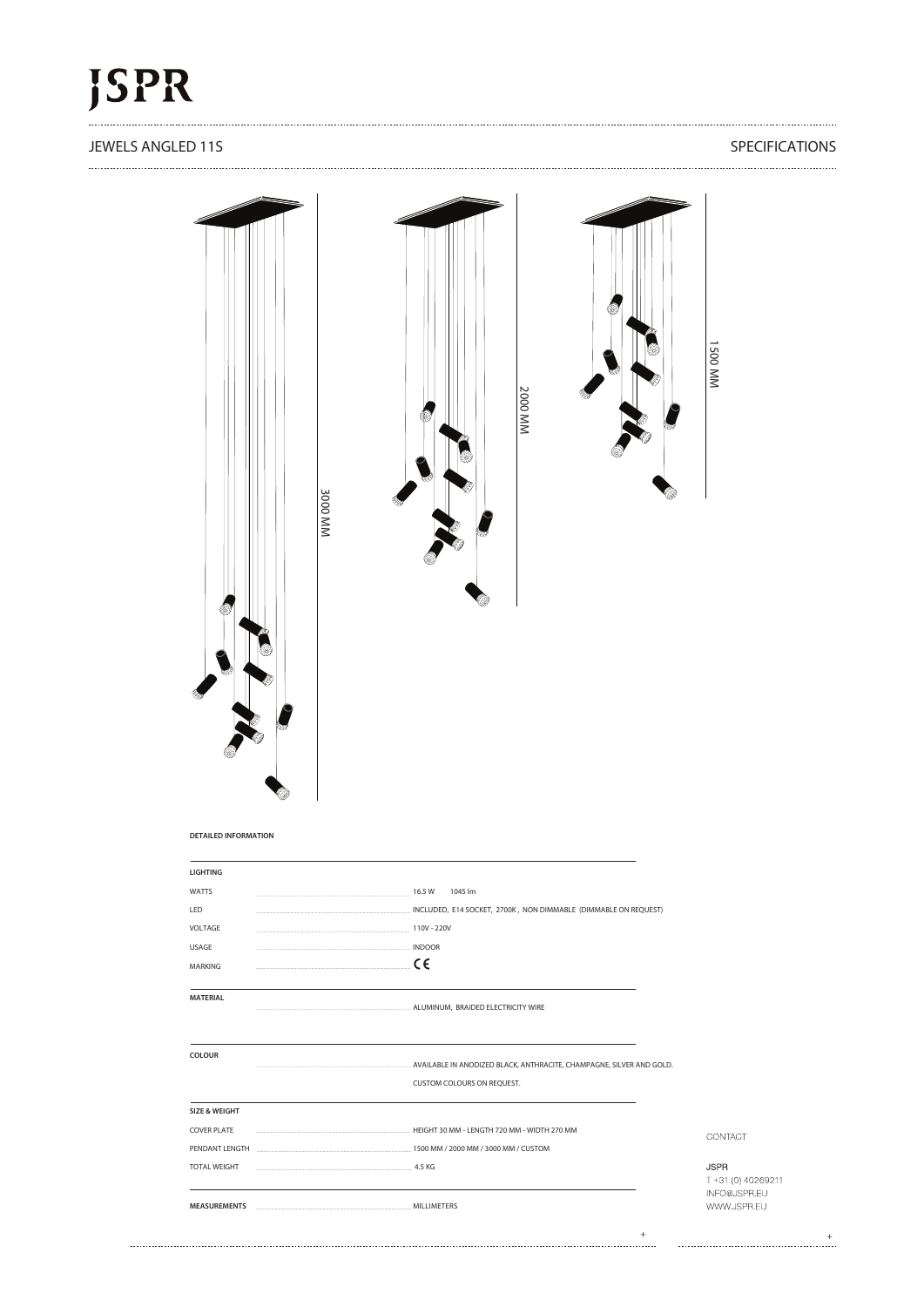#### JEWELS ANGLED 11R SPECIFICATIONS

### 

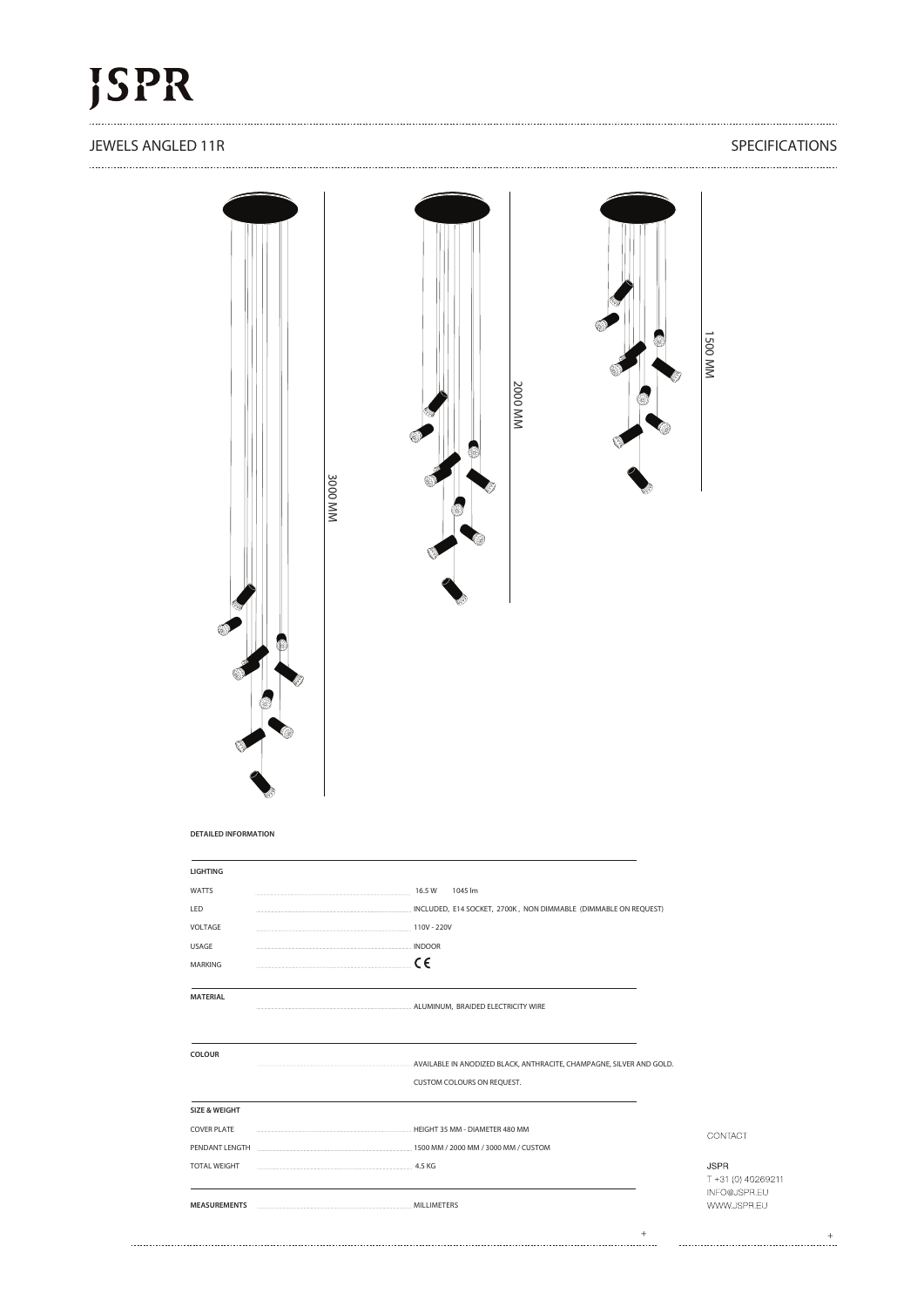### **JEWELS ANGLED 15S** SPECIFICATIONS



COVER PLATE **HEIGHT 30 MM - LENGTH 900 MM - WIDTH 270 MM** CONTACT PENDANT LENGTH 1500 MM / 2000 MM / 3000 MM / CUSTOM **JSPR** T +31 (0) 40269211 INFO@JSPR.EU **MEASUREMENTS** MILLIMETERS WWW.JSPR.EU

<sup>+</sup> <sup>+</sup>

TOTAL WEIGHT 6 KG

......................